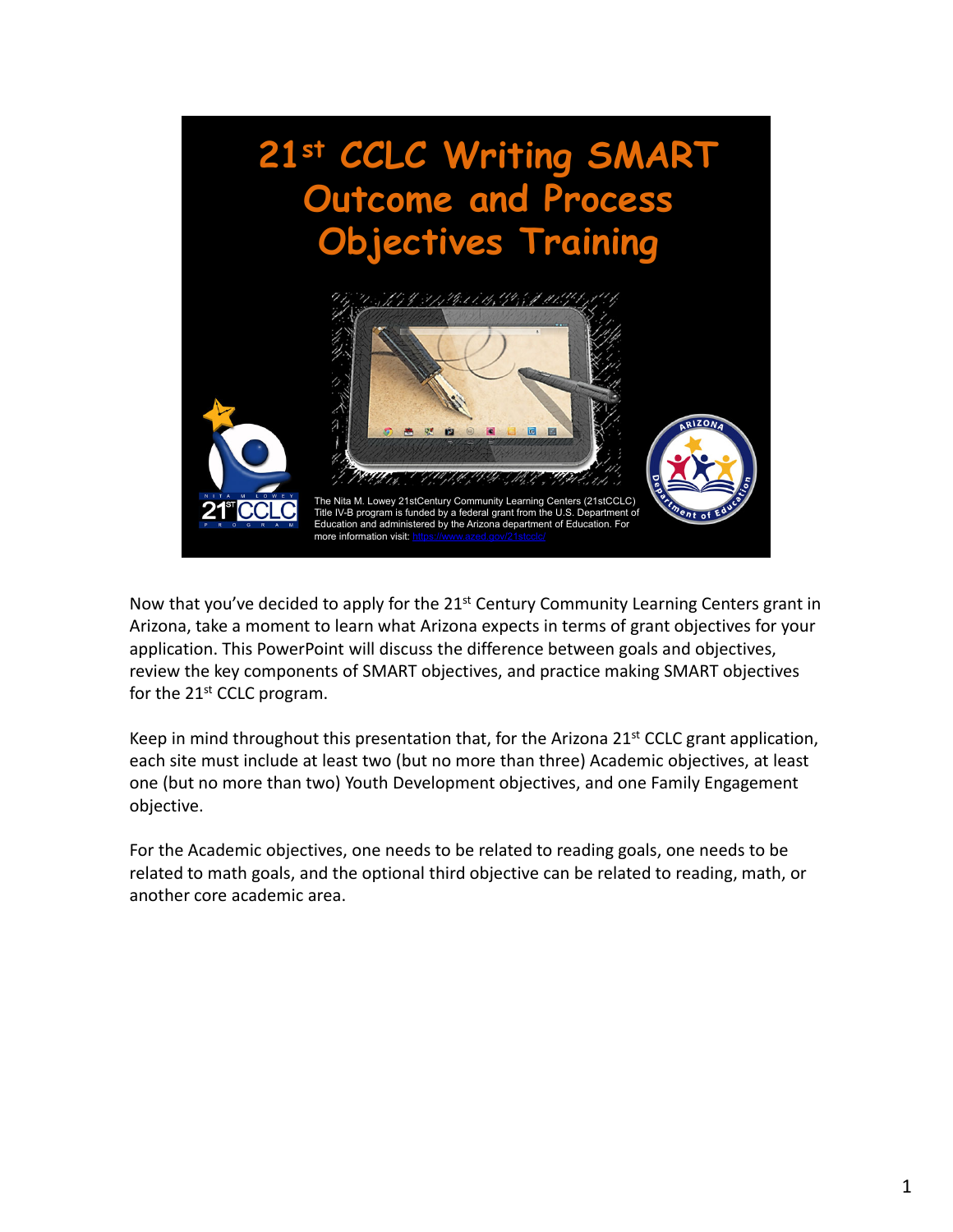

What are program goals? •Based on your needs assessment

•Long term plans

•Big picture

### What are objectives?

•Processes/outcomes occurring *within the program year* that impact your goals.

•Specifically address the needs of your youth and families.

Every 21<sup>st</sup> CCLC program should be based on overarching goals for the community to be served by the grant. Goals address big picture ideas and speak to what changes you'd ultimately like to see in your community. These program goals answer the needs of your youth and are often the concerns that initially sparked the "fire in your belly" to apply for a grant like this. The  $21^{st}$  CCLC funding is intended to ultimately have an impact on outcomes in core academic areas, so goals for the  $21<sup>st</sup>$  CCLC program should concern these areas.

In order to track if you are making progress towards your goals, Arizona's 21<sup>st</sup> CCLC grant requires every program to submit objectives that measure progress towards those goals over the course of a program year. These processes and outcomes give a sense of how well you are doing in reaching your program goals and are measured yearly.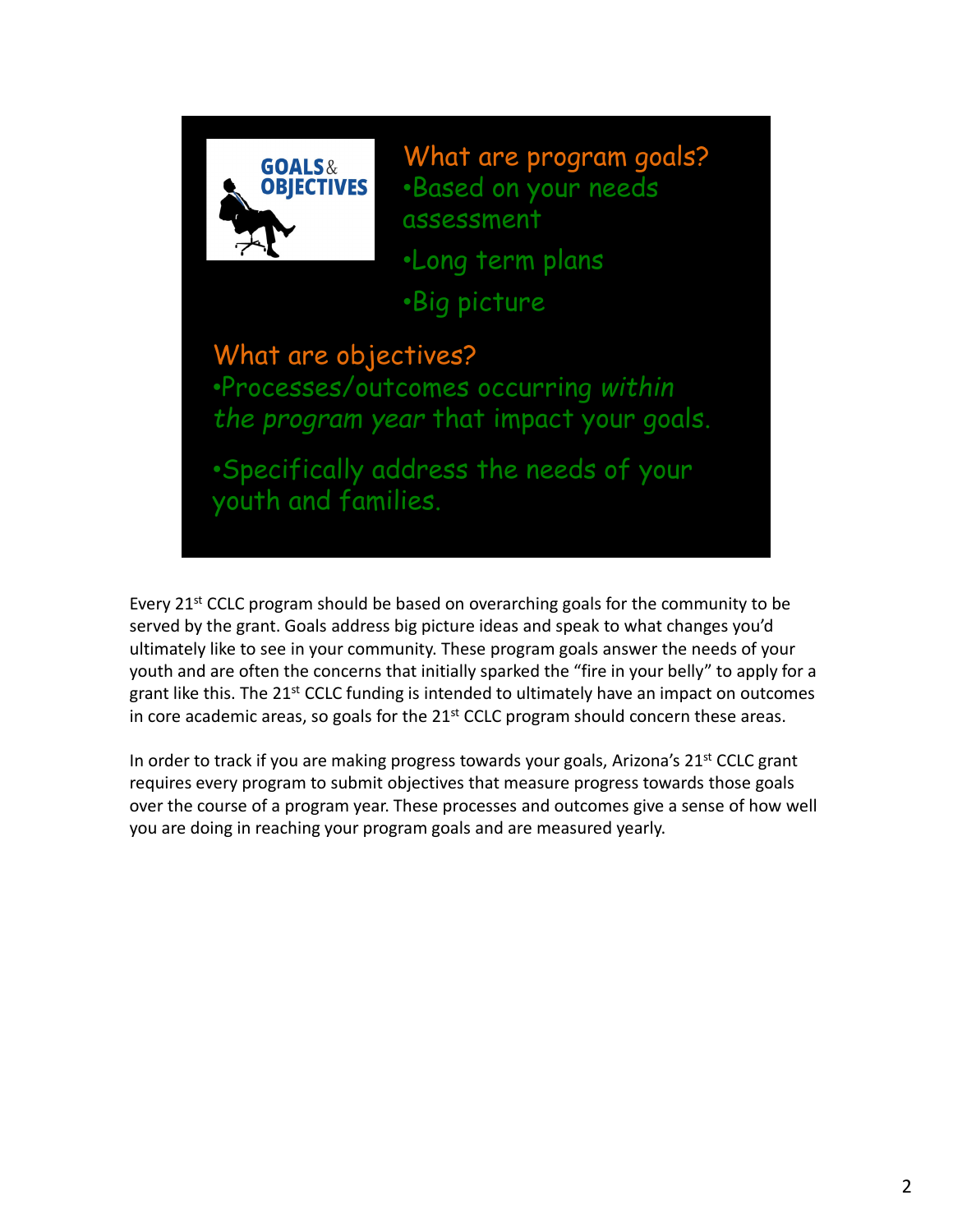

Your objectives will tell you if you are making progress towards your program goals. Your objectives should be written with your program goals in mind and should focus on progress in the core academic areas, with your Academic objectives including at least one for reading and one for math. They should be in line with the intended purpose of the 21<sup>st</sup> CCLC grant funding.

Your program offerings- the classes and activities that make up your 21<sup>st</sup> CCLC program- will drive the progress towards your objectives. Each objective is required to be SMART. This format will ensure that your objectives can be used to make statements about your progress on your program goals.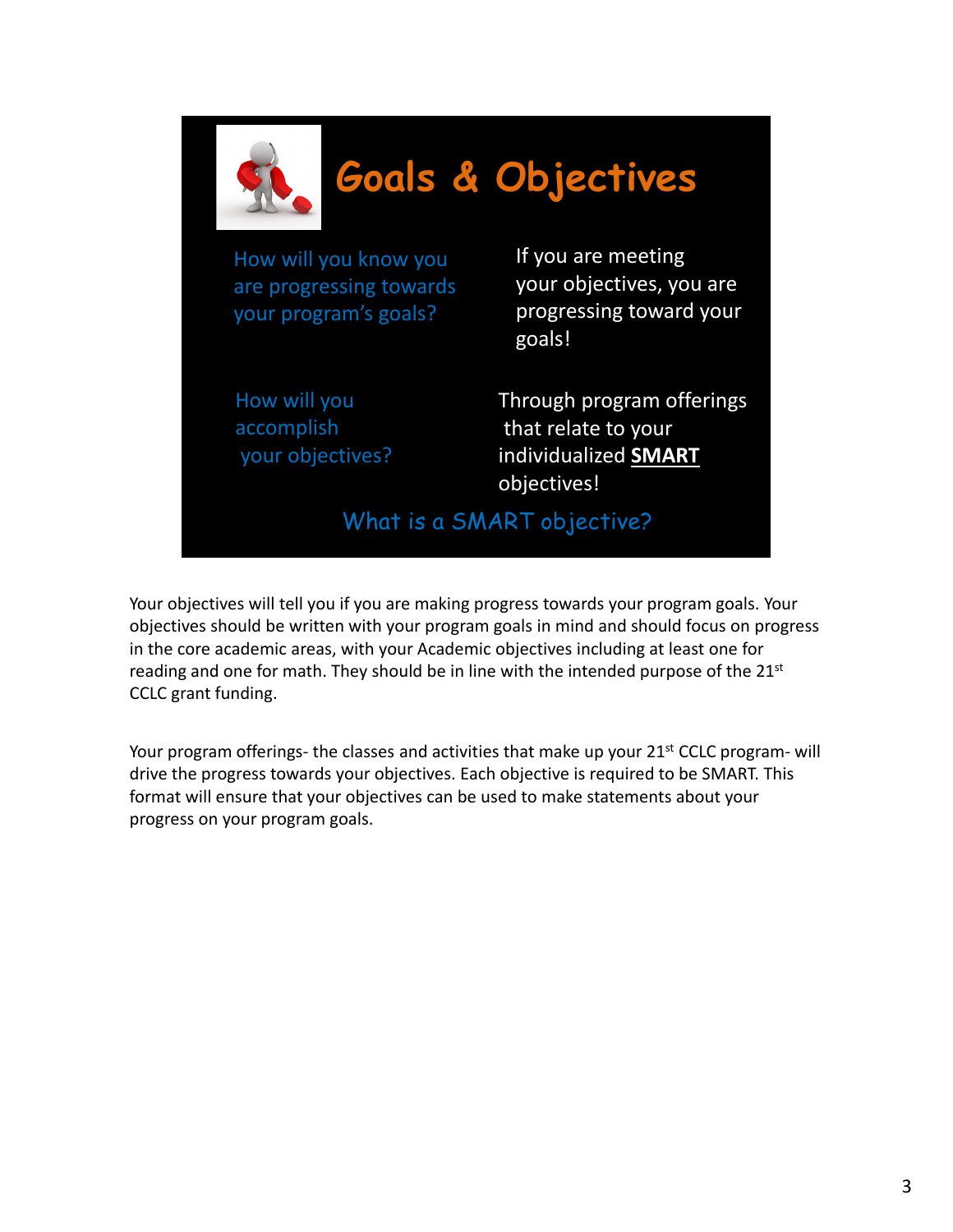

Each objective should have five key components‐ it should be Specific, Measurable, Achievable, Realistic, and Time Bound.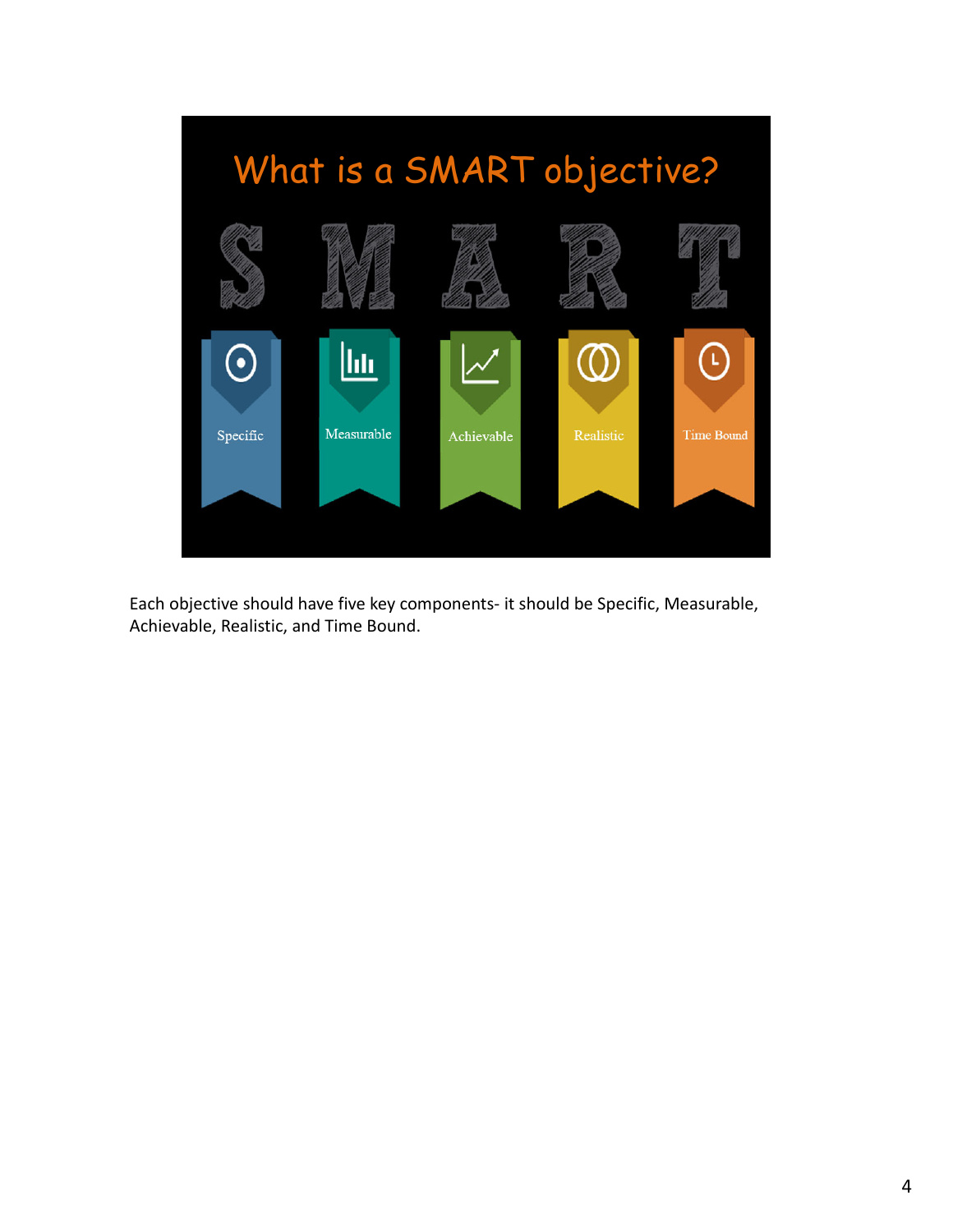

The components of your objectives should measure up to inspection using the "SMART" criteria to get objectives into their best form.

Ask yourself **who** is targeted by the objective, **what result** you expect to see, **when** you expect to see the result (or what the timeline for measurement is), and **what measurement tool** you will use to determine if the goal is met.

The next slides illustrate each of the SMART elements one by one to help clarify what is meant by each term.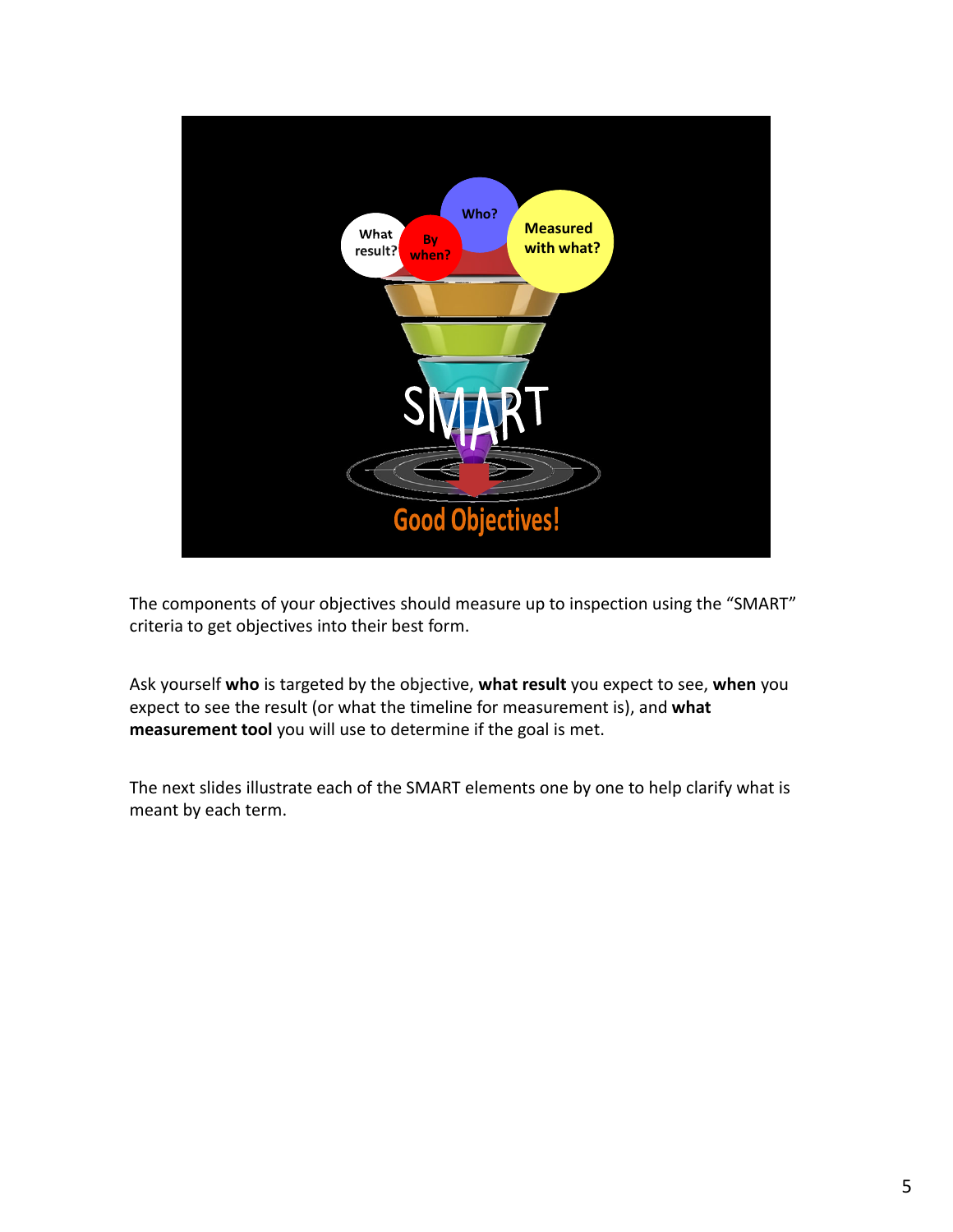

Each objective should be Specific. It may seem like an objective needs to be long and complicated, but SMART objectives should be clear and concise to ensure you know exactly what you are looking for in terms of progress. Adding in a rate, number, or percentage to your objective will move the objective into being specific. In the example sentences, adding "2 times per day" made the second sentence specific and clear.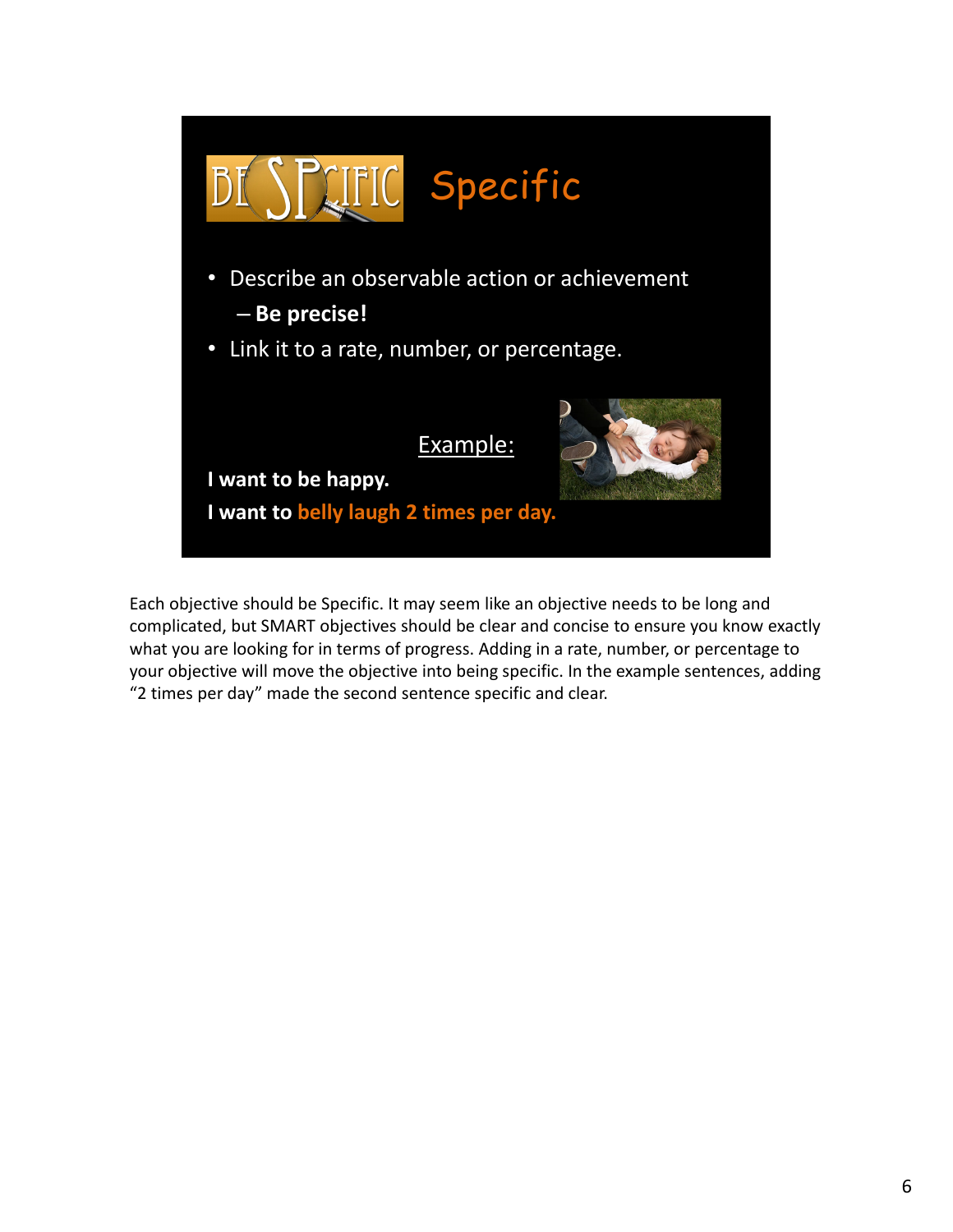

Objectives should be Measurable‐ there needs to be a system or authority source to track or measure whether or not you have made progress towards this objective. Examples include things like letter grades, Benchmark testing, and surveys.

Think about the data you are already collecting‐you may not need new measurements. Using existing measures enables programs to collect data that is already understood and relevant to the school community. The measurement tool should be explicitly listed in the objective to meet this criteria. In the example, adding "in no more than 4 rings" makes the sentence measurable- it is now using an existing measurement tool (rings) to measure how fast the phone is answered.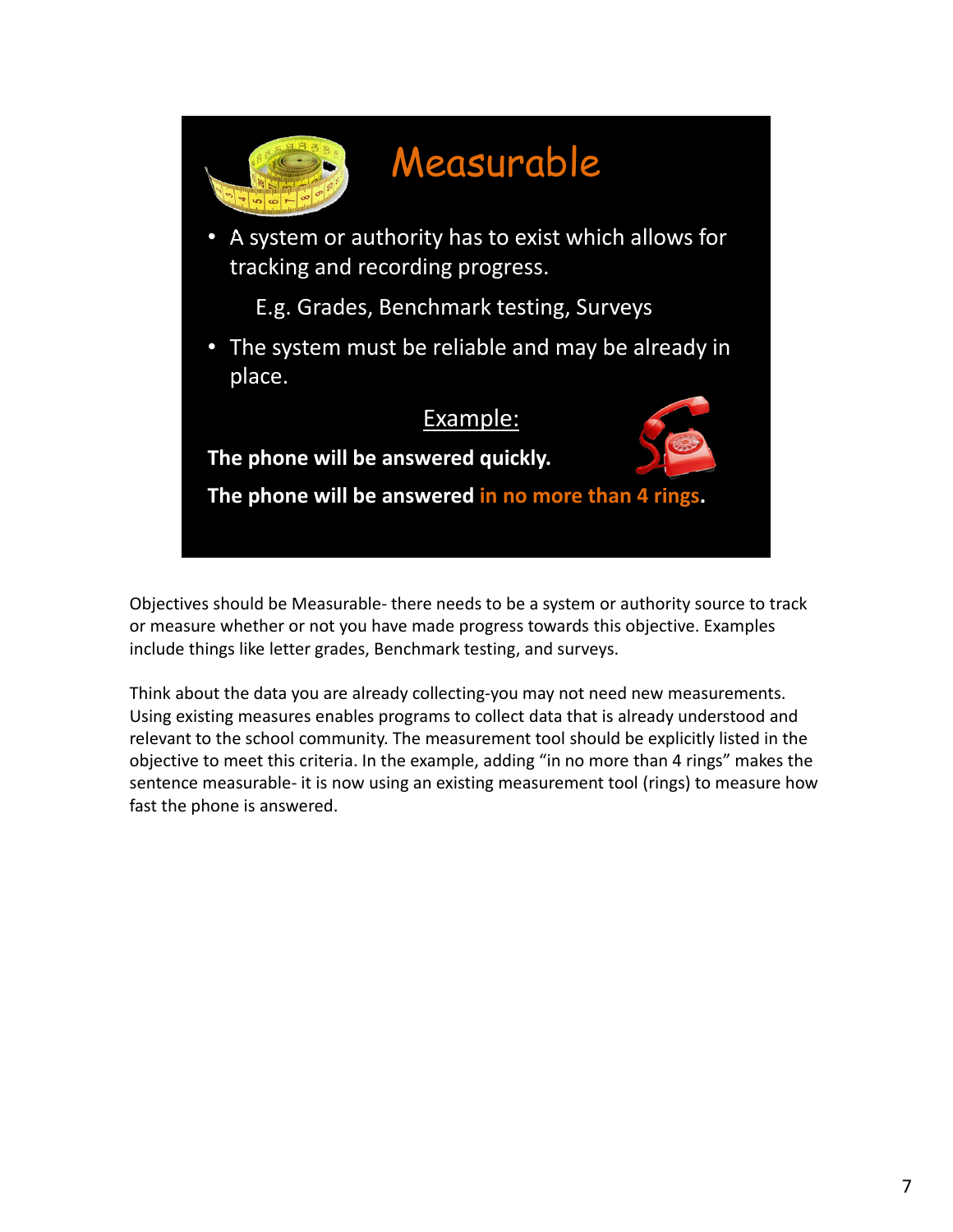

• Objectives need to be agreed upon, not enforced top‐down.

### Example:



**I will become rich by winning the lottery.**

**I will become rich by saving at least 50% of my income each month.**

Objectives need to be Achievable‐ you wouldn't pit your local little league champs against the Diamondbacks! Don't set up your staff or your youth to fail.

Success should be possible but should remain a challenge. On the other hand, take your 21<sup>st</sup> CCLC program seriously! Don't set your expectations too low. Determine, with your team, what you can expect to achieve with the population(s) you are targeting for services. When objectives are set by a team of people, there is buy in and they are more likely to be accomplished.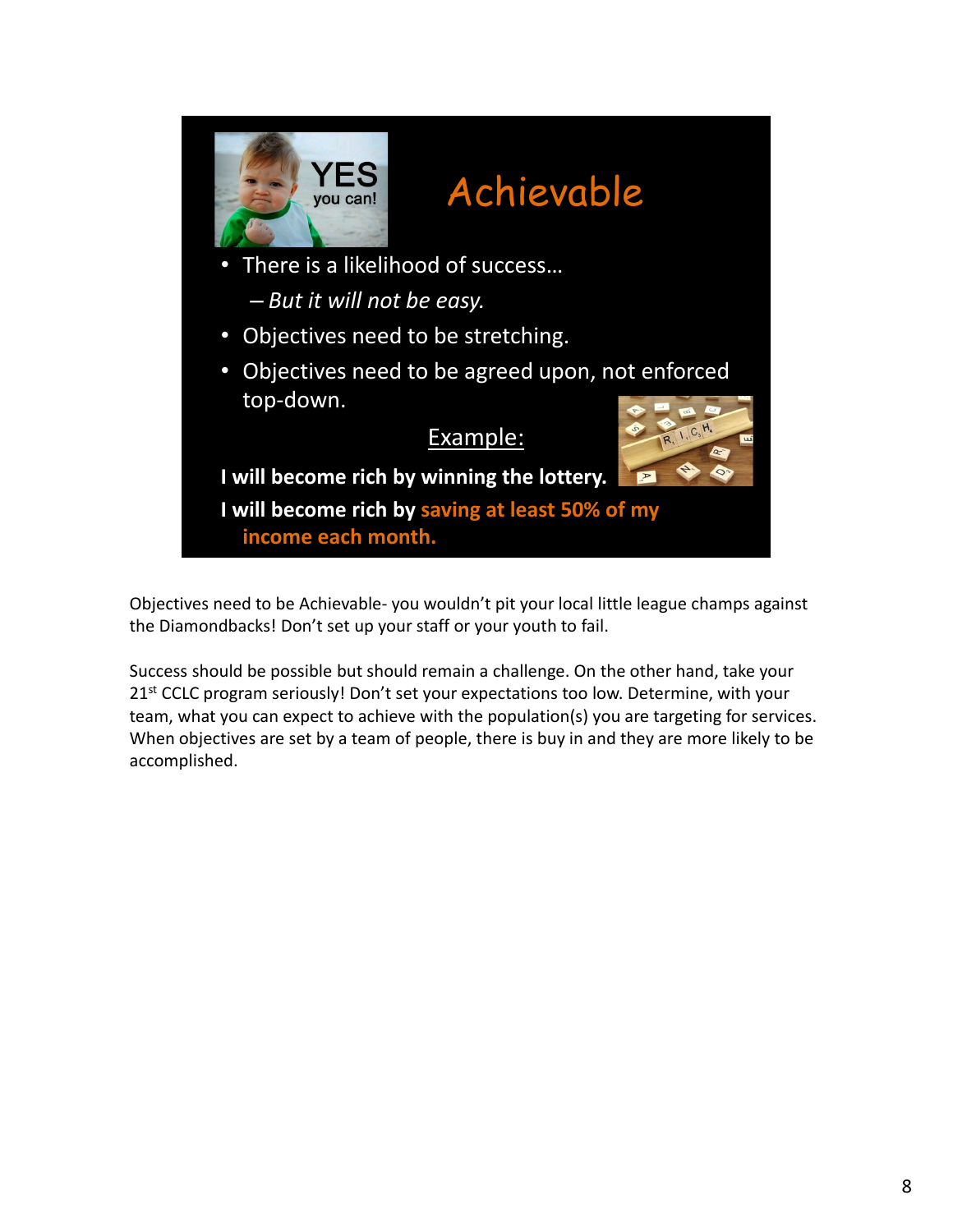

Objectives should be Realistic‐ Is the objective possible within the timeframe and with the given tools (staff, funding, etc.) at hand? If not, the objective should be adjusted to be practical within the program year and with the resources available. This includes staffing‐ does the staff available for the program have the skills and credentials to make the sort of change you are setting in the objectives?

Always keep in mind that grant objectives are intended to have an impact on academic needs of your identified population. Setting goals that are impossible will not motivate anyone and will likely hinder the program in the short and long term.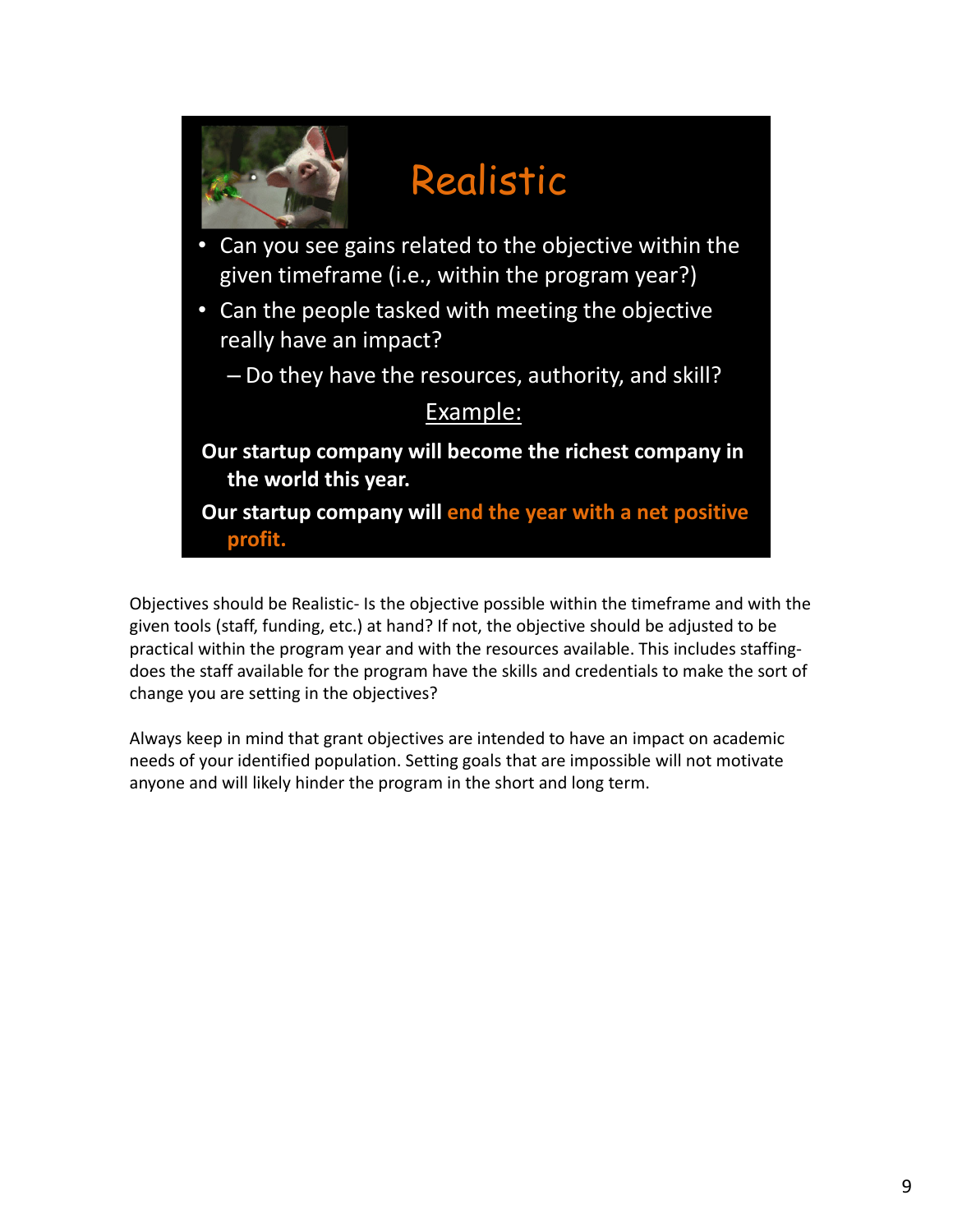

Objectives need to be Time Bound- Because of the nature of the 21<sup>st</sup> CCLC program, program objectives should be Time Bound within the program year.

#### Why?

‐ Objectives that look at students over multiple years will be too hard to measure accurately and to build upon, particularly given that our mobility rates here in Arizona are so high.

‐ Setting your objectives to be measured within the year will allow your program to make a statement about your specific students in that given year.

‐ Annual measures also enable programs to track impact and make adjustments within the year as needed.

The timeframe should be clearly identifiable within the objective.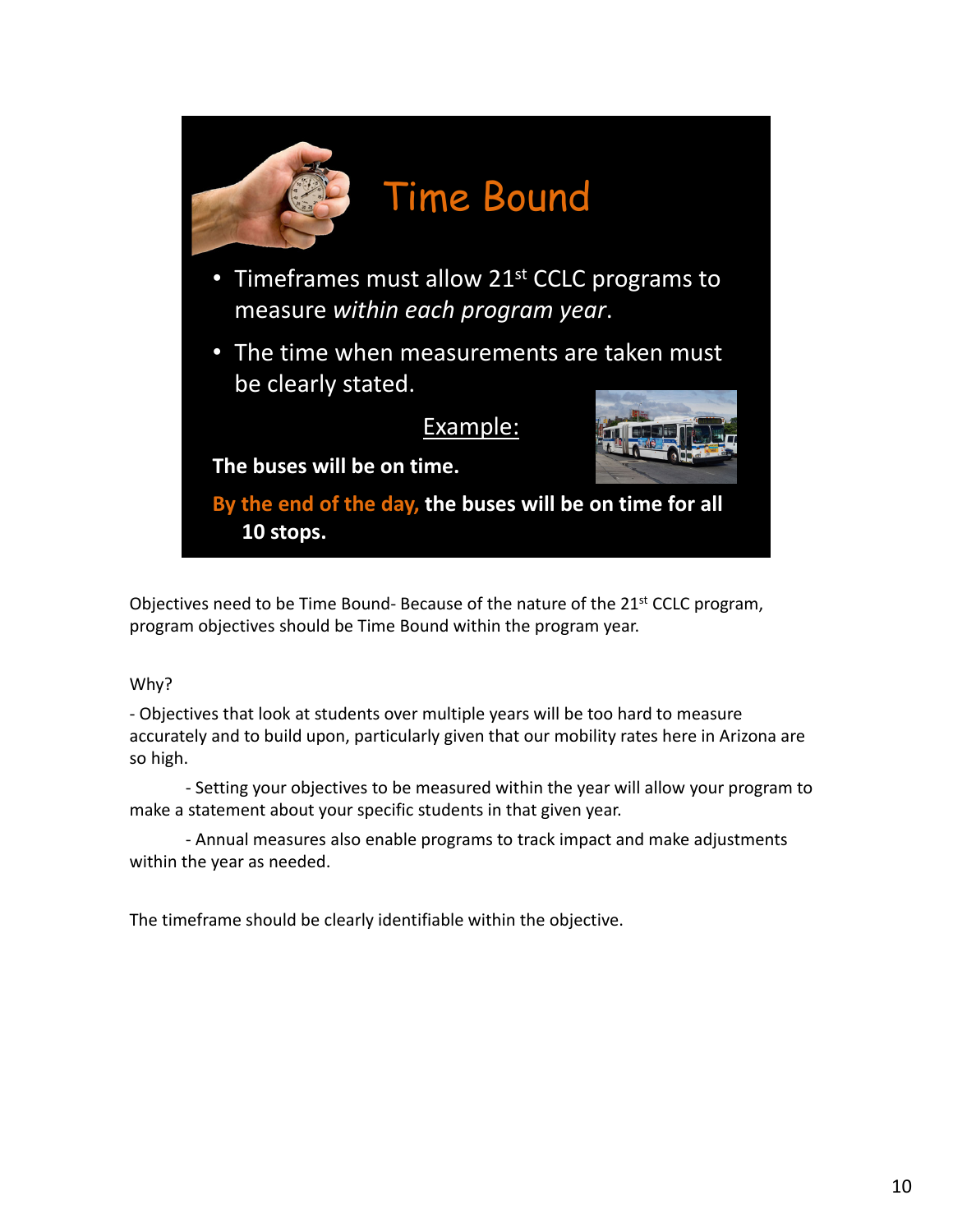# Outcome vs Process **Objectives**

- Sites will need to have both Outcome objectives (for Academic and Youth Development) and one Process objective (for Family Engagement).
- Outcome Objectives will measure the results from the activities held with the project goals in mind.
- Process Objectives will measure the activities (types, number of) held to meet the project goals.

Arizona's 21<sup>st</sup> CCLC programs will need Outcome objectives for Academic and Youth Development components and a Process objective for the Family Engagement component.

Outcome objectives measure the *results* (or outcomes) from the activities in the program related to that objective.

Process objectives measure the activities themselves‐ they focus on the *steps* (or process) implemented to achieve the program goal.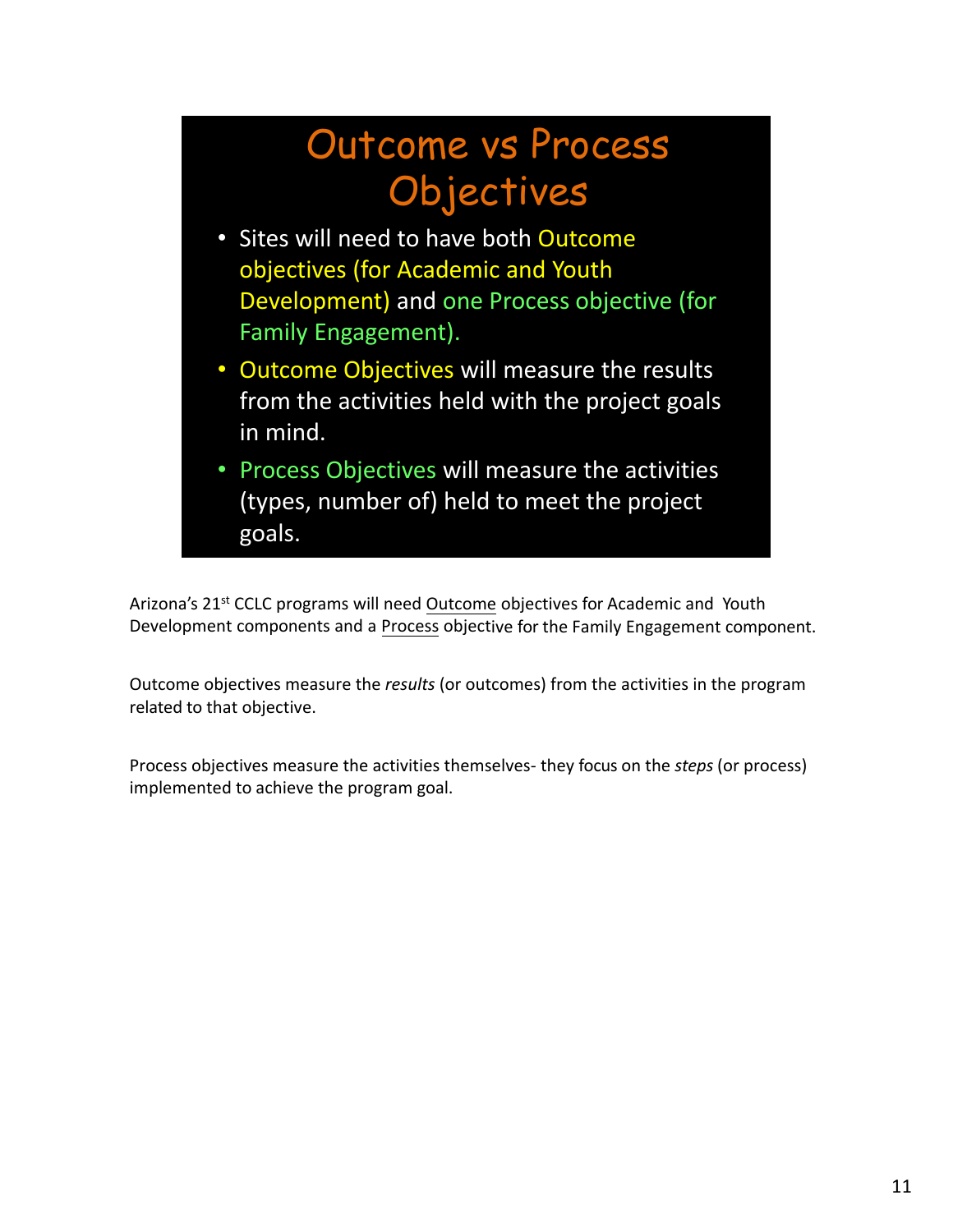# Why Process Objective for Family Engagement?

- Process evaluation is a method of tracking the movement of the program towards a goal ‐ focusing on the methodology rather than the final result.
- Programs need to focus on meaningful activities that are relevant to their community needs.
- Sometimes, measurable outcomes are elusive when working with family engagement ‐ the evaluation methods needed to evaluate outcomes in family engagement can be expensive, time consuming, and require more training than 21<sup>st</sup> CCLC can provide.

In our efforts to continue to move towards best practices and what works for the field in Arizona, we have decided to focus more on the process of family engagement by the site than the outcomes in the required Family Engagement Objective.

Research shows that family engagement can be complicated to measure but that meaningful engagement is still crucial to student success. Meaningful evaluation of outcomes with family engagement is often expensive and beyond the scope of most 21<sup>st</sup> CCLC sites. In focusing on the process tangibles (how often events will be held, how many adult family members attended, the types of events held, the type of outreach, etc.), a site can ensure they have a measurable goal that is meaningful to the work at their program. Process evaluation is a technique of tracking movement towards a goal from a different angle, focusing on the methods implemented by the site instead of the outcomes.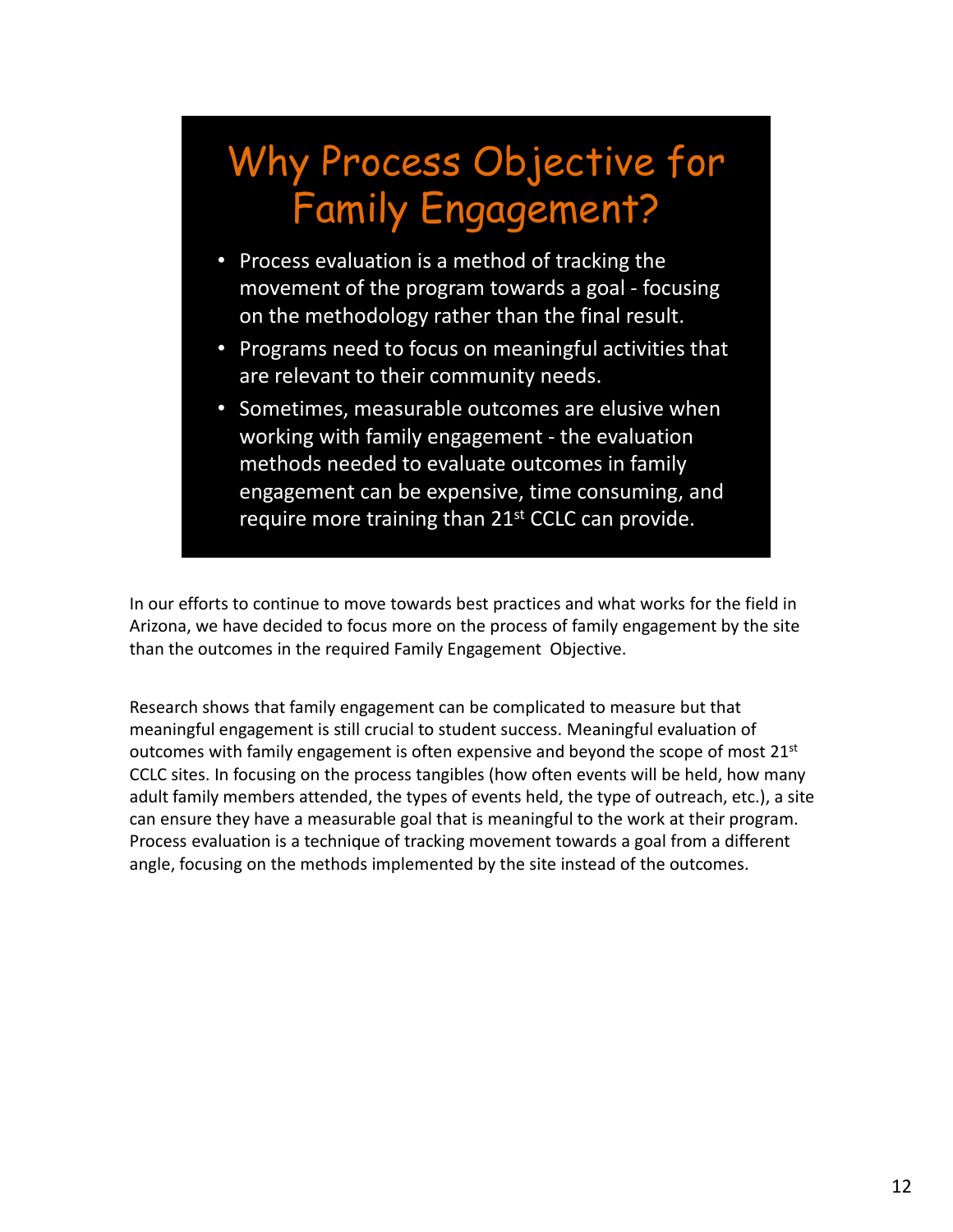

Now we understand the components of a good objective. The next slides illustrate the elements of SMART objectives in creating an objective, step by step.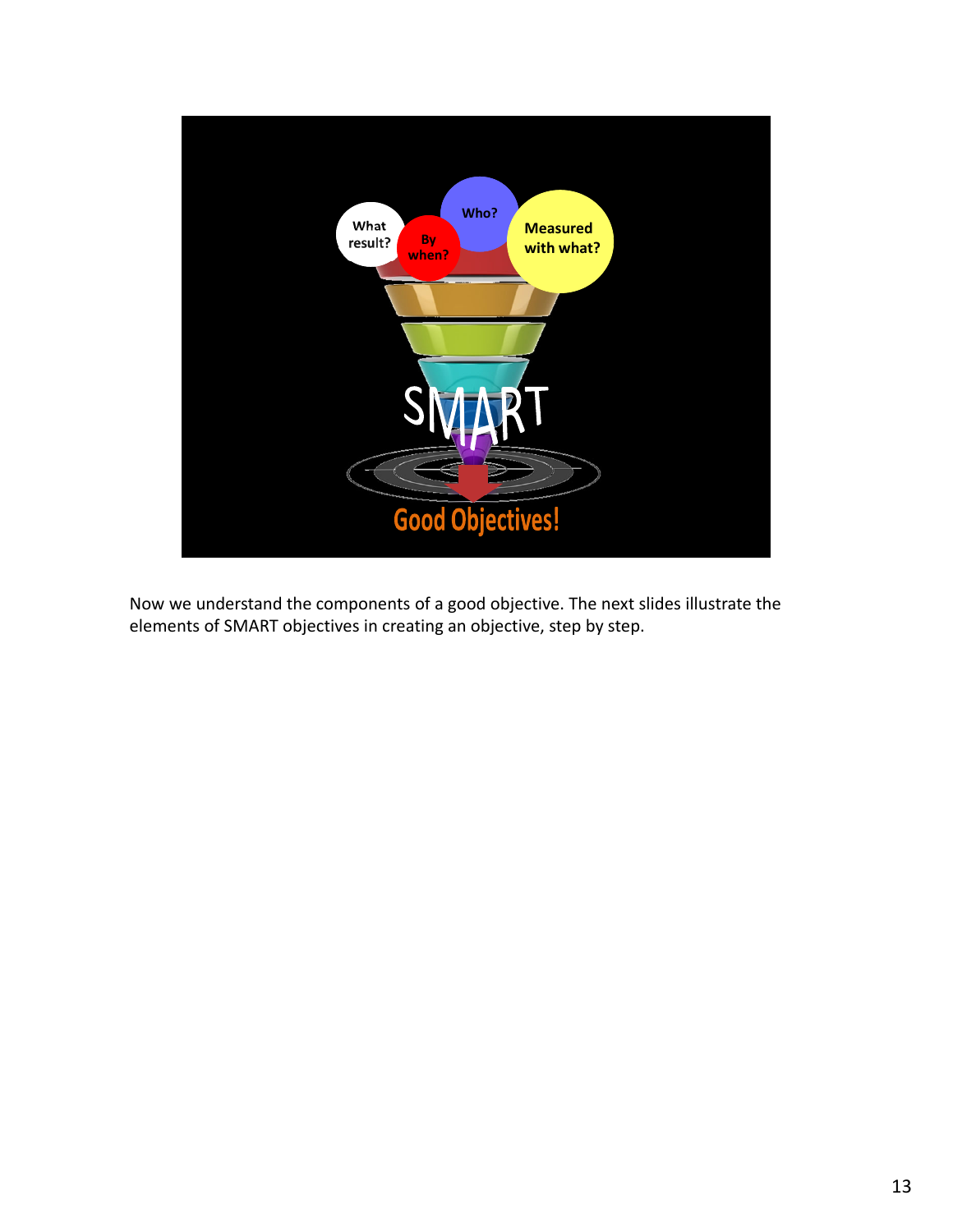

Be **specific**. WHO are the people you are targeting with your services? Regularly attending students? Students in Specific grade levels? Adult family members?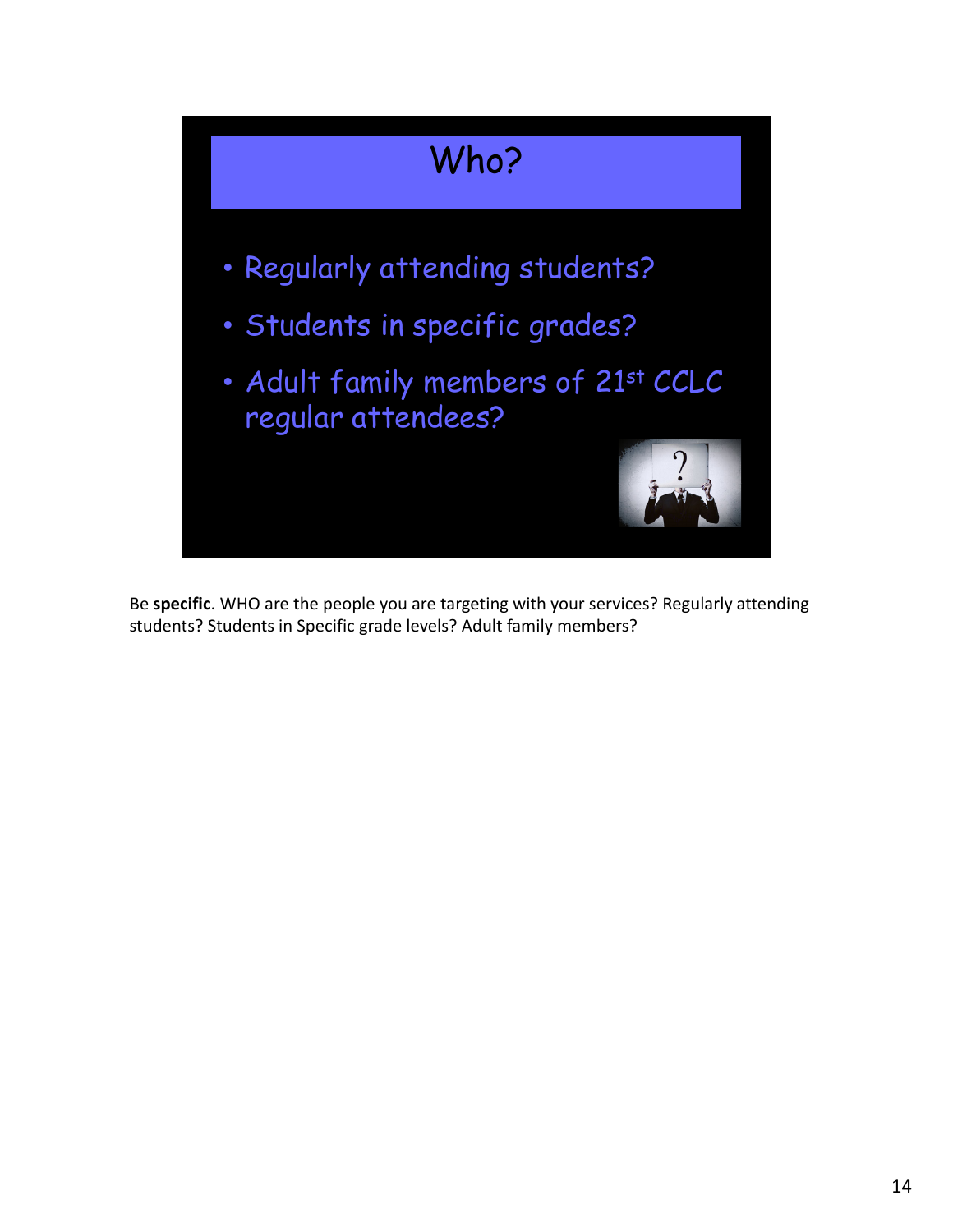

Now that you've selected your WHO (in blue above), you have to decide what RESULT (in white above) you are seeking for your WHO.

A note about the percentages: One of the most important aspects of a SMART goal is to be realistic‐ is your goal something that can be accomplished, given the targeted students, in the course of the program year? Looking closely at *your data* will help you determine what is most realistic for your site. For example, if your grant is going to target the bottom 25% of your campus, expecting all of those students to advance one level in reading may be a goal that is too large to be achievable or realistic, depending on what you use to measure "one level." Your goal should be rigorous but not so hard that it is impossible to achieve.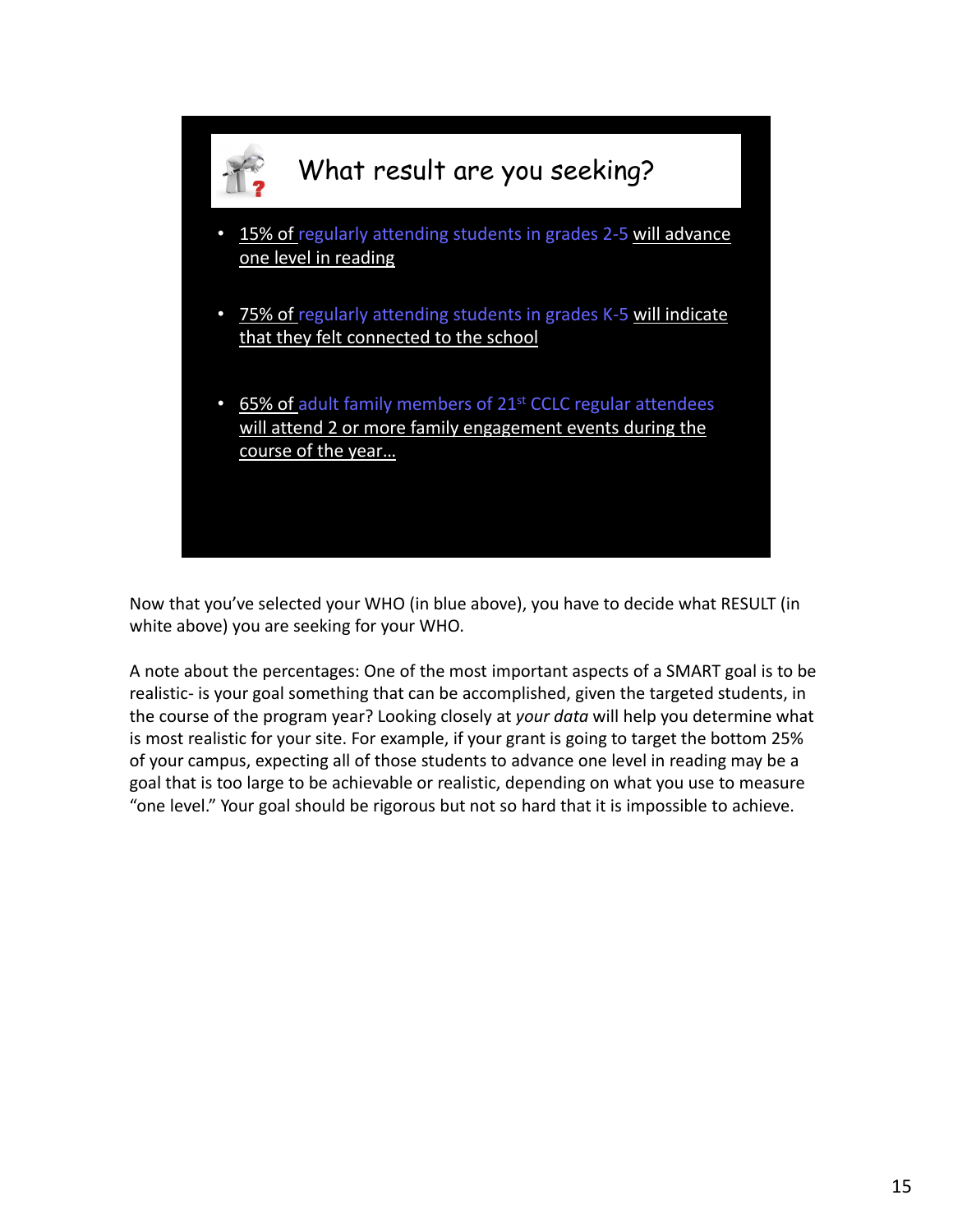

Now you've got your WHO (in blue) and your desired RESULT (in white), how are you going to MEASURE your desired outcome? (in yellow above).

In the first example, the lower percentage is realistic and achievable, given then measurements used. Your percentages may even be lower, based on your measures and your students.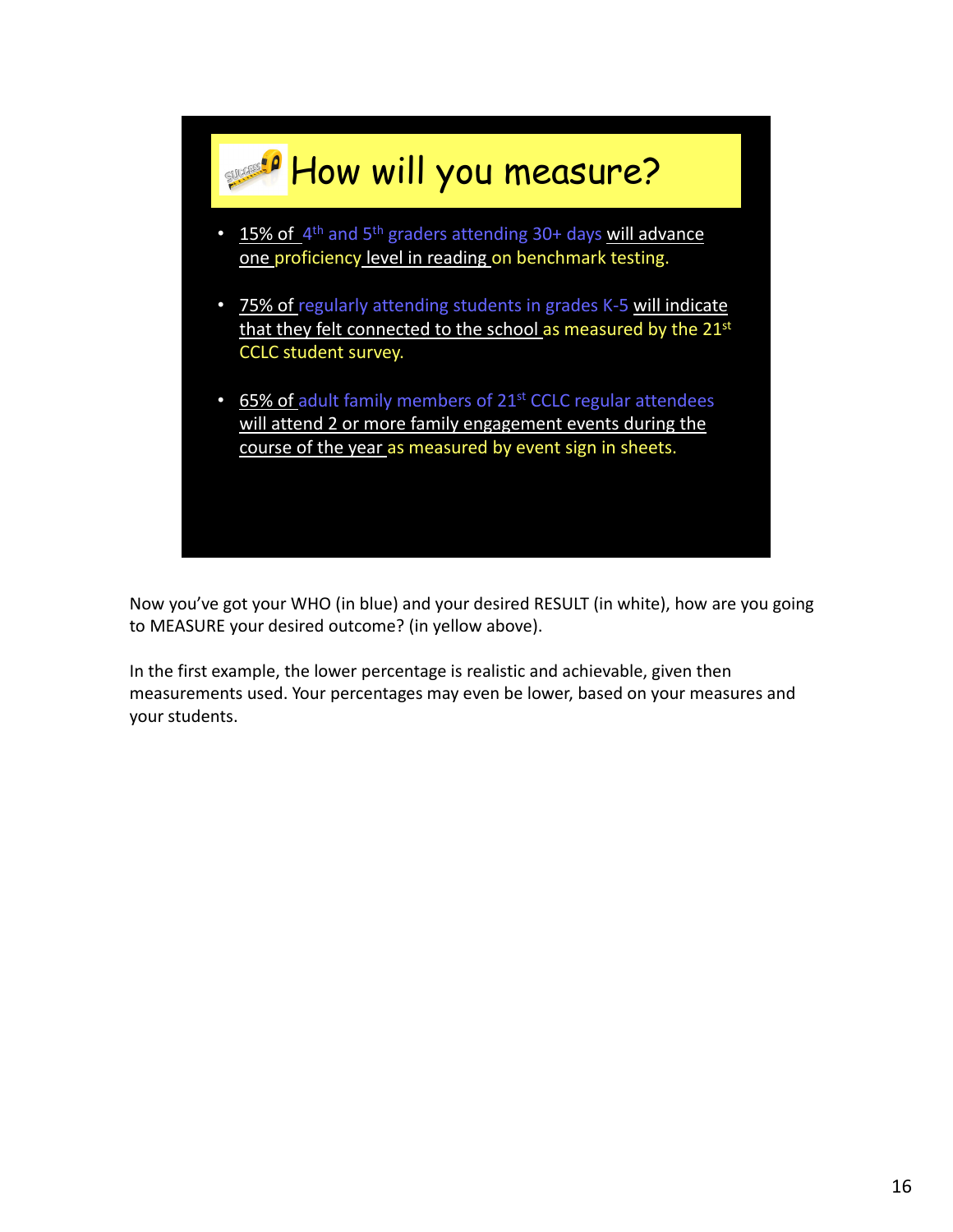

Now you've got your WHO (in blue), your desired RESULT (in white) and your MEASURE (in yellow). Finally, you need to define WHEN (in red above) your objectives will be measured.

Remember: All Arizona 21<sup>st</sup> CCLC objectives must be measurable annually, looking at data collected within the program year.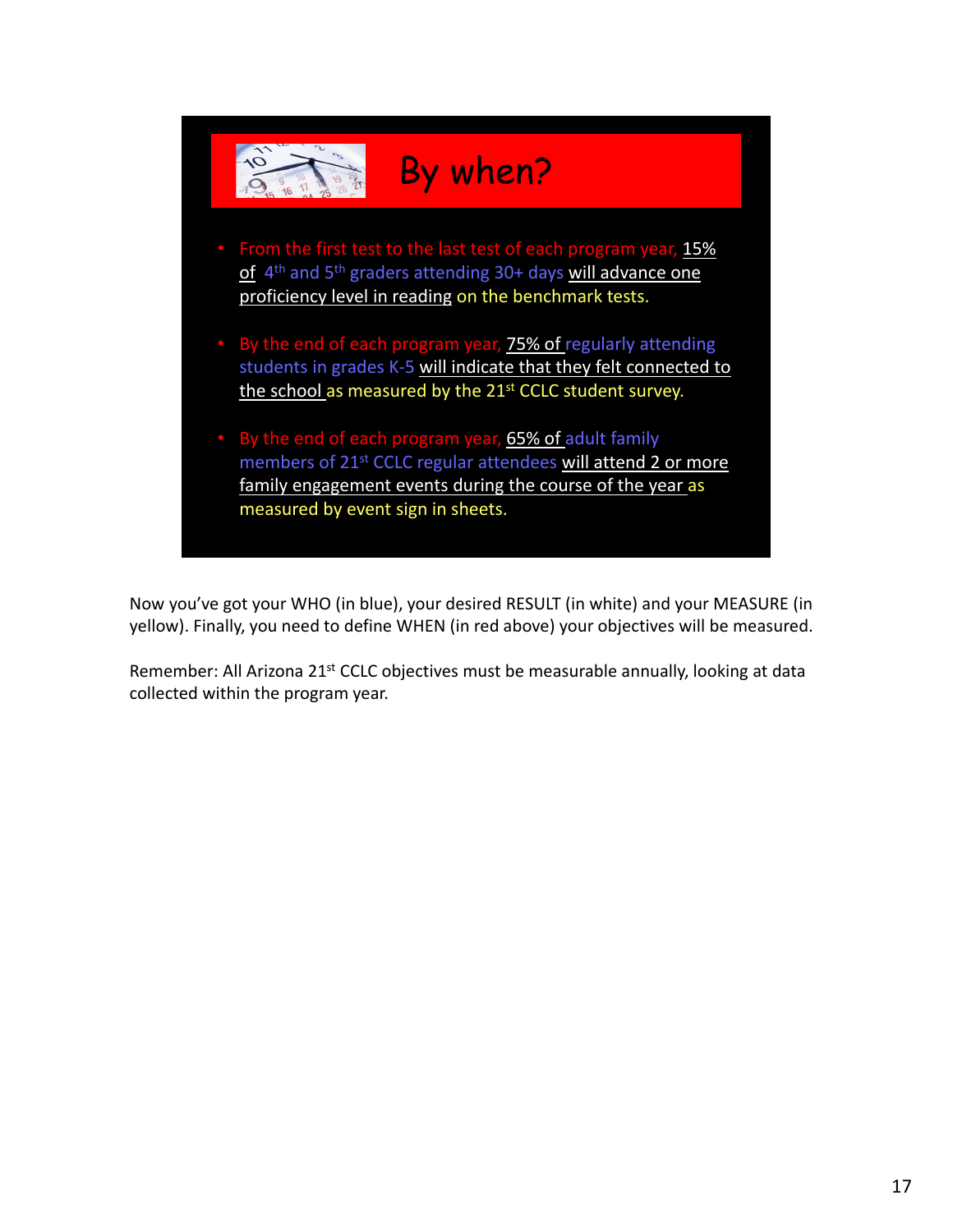

This and the next pages have white backgrounds to facilitate printing as handouts for optional use while creating objectives for your individual application.

Working with your application team, practice writing a SMART objective. Then share with the group and give feedback about the SMART criteria‐ were they all met? Could any be strengthened?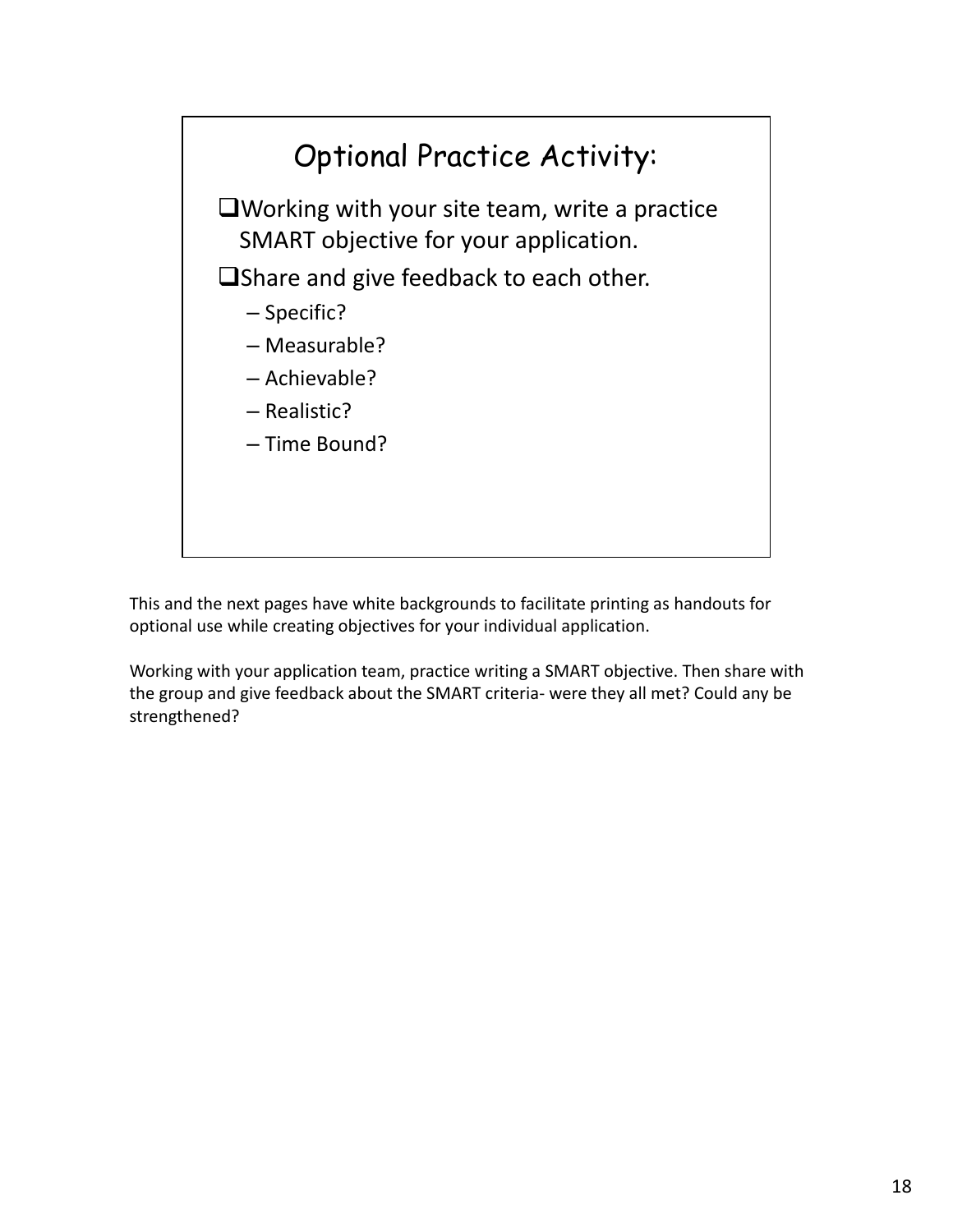

Optionally, review these next few slides to determine how to strengthen the example objective, based on the SMART criteria.

*At the end of the program, 90% of students will improve in core academics as measured by grades in math, reading, and science.*

Is this Objective Specific? Measurable? Achievable? Realistic? Time Bound?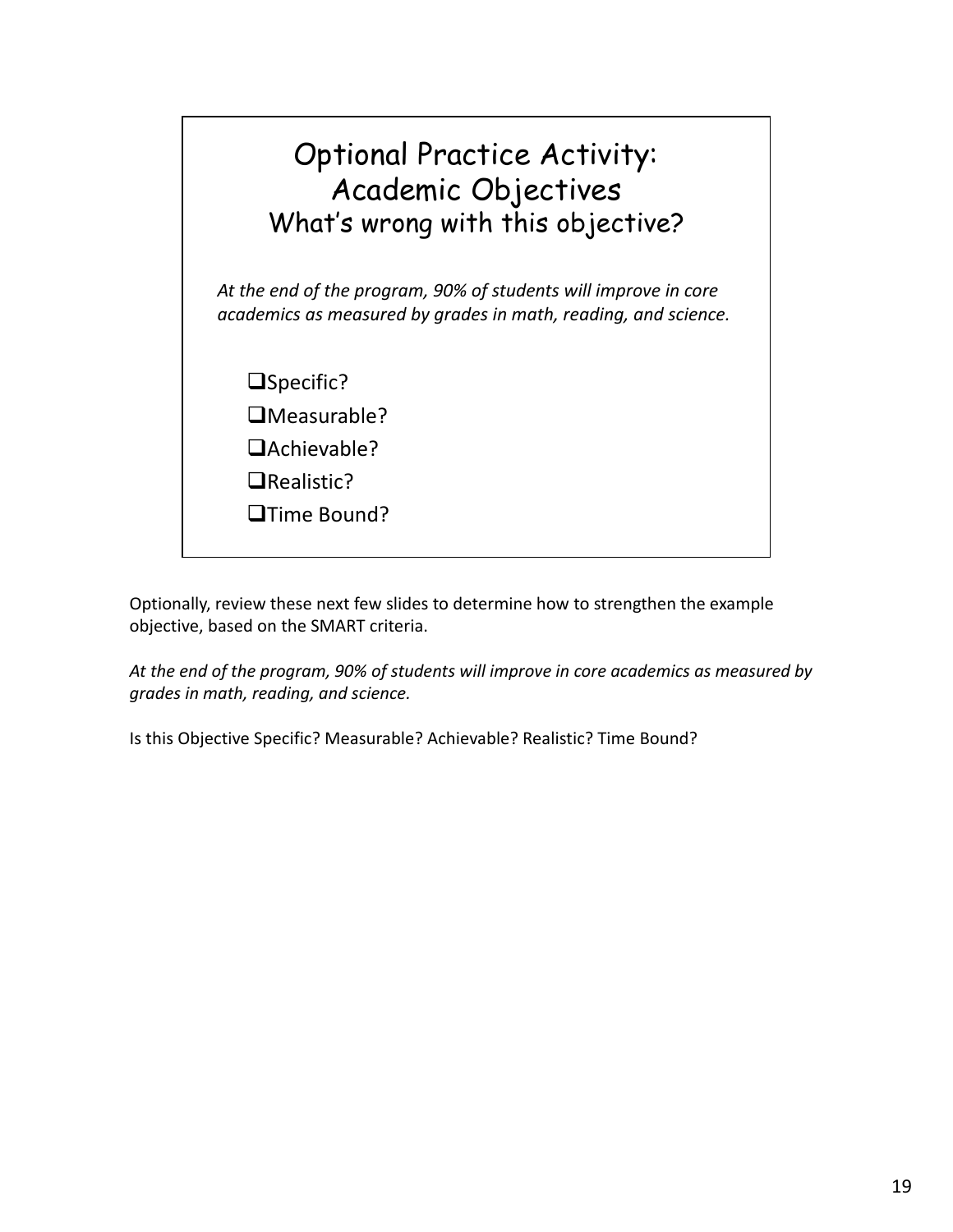

Some of the key issues to discuss regarding this example are noted on the slide. Often, discussion with others will help clarify these issues.

The objective needs to be more specific and Time Bound‐ when exactly will progress be measured? 90% of who? Who is the targeted population for this objective? Is 90% realistic and achievable? Is the objective SMART if it includes all three academic areas in one objective? In doing so, the objective cannot be met unless the progress is achieved in all three areas.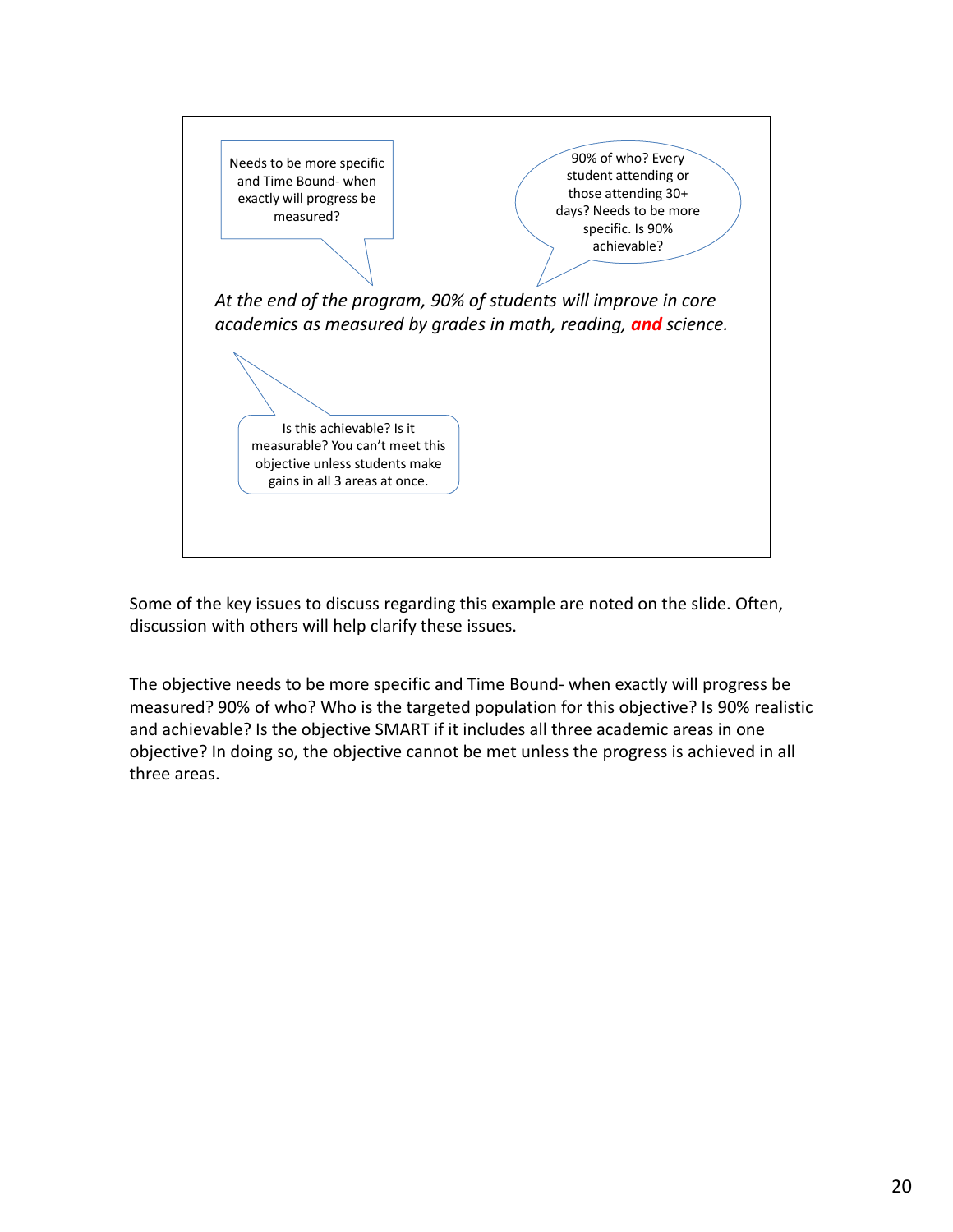### Stronger Objectives.

1. At the end of the last semester, 20% of students attending 30+ days will demonstrate improvement in math grades from the first semester of the school year.

2. At the end of the last semester, 15% of students attending 30+ days will demonstrate improvement in reading grades from the first semester of the school year.

3. At the end of the last semester, 25% of students attending 30+ days will demonstrate improvement in science grades from the first semester of the school year.

This slide shows how the example of an objective provided on the previous 2 slides has been broken into 3 stronger objectives.

Notice that the 3 outcome objectives listed on this final slide have Time Bound measures that are measurable annually.

The objectives are Specific enough to determine who is expected to improve (students who have regularly attended the 21<sup>st</sup> CCLC program).

Your team must determine what outcomes are Achievable for your target students; however, limiting each outcome objective to accomplishing growth in ONE academic area is certainly important to setting an achievable outcome measure.

The objectives are Realistic to the goals of 21<sup>st</sup> CCLC programs to impact core academic outcomes, and are Measurable by data already collected by the school.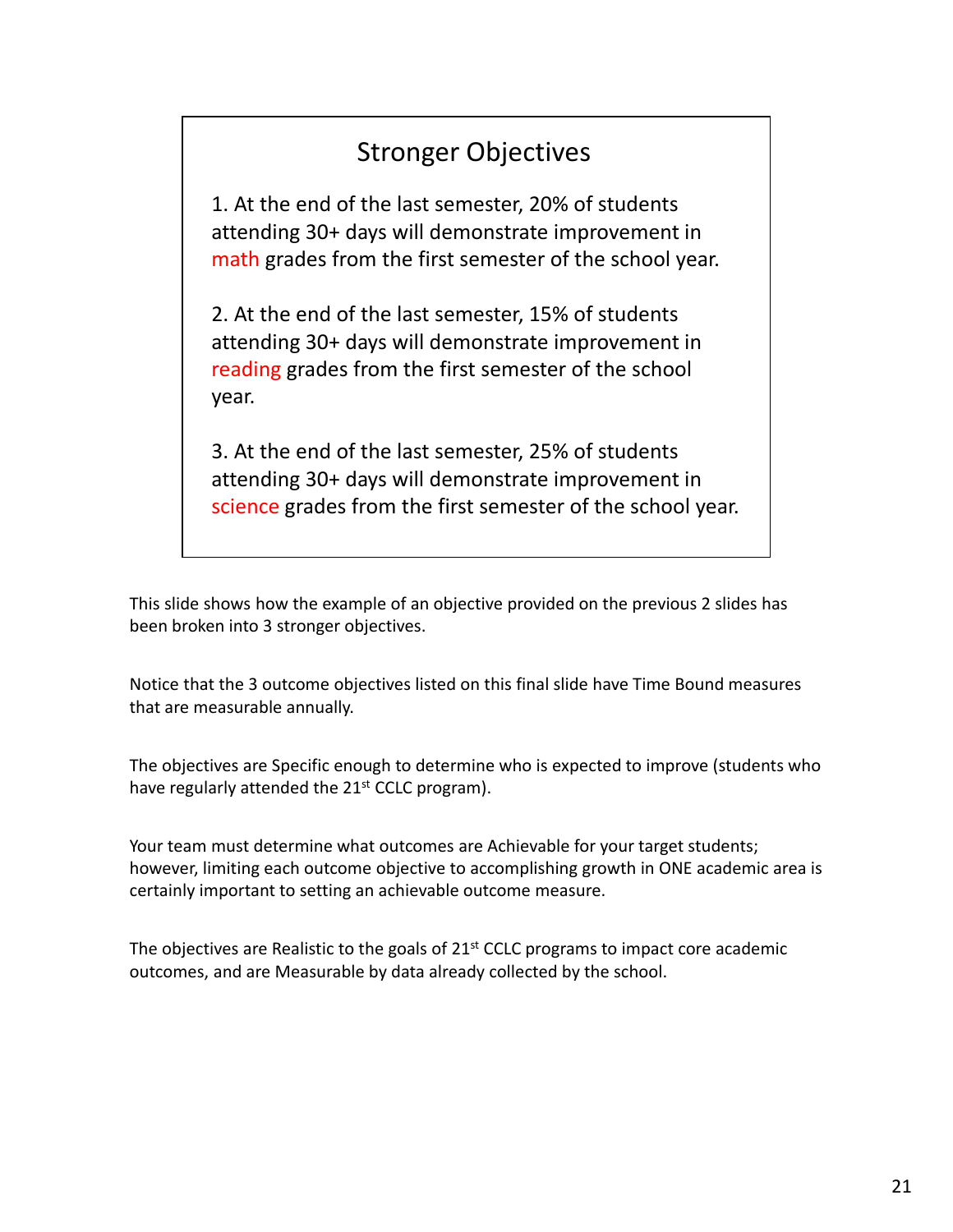

*Each year, students will indicate they feel welcome at school as measured by a gain of 2%.*

Is this Objective Specific? Measurable? Achievable? Realistic? Time Bound?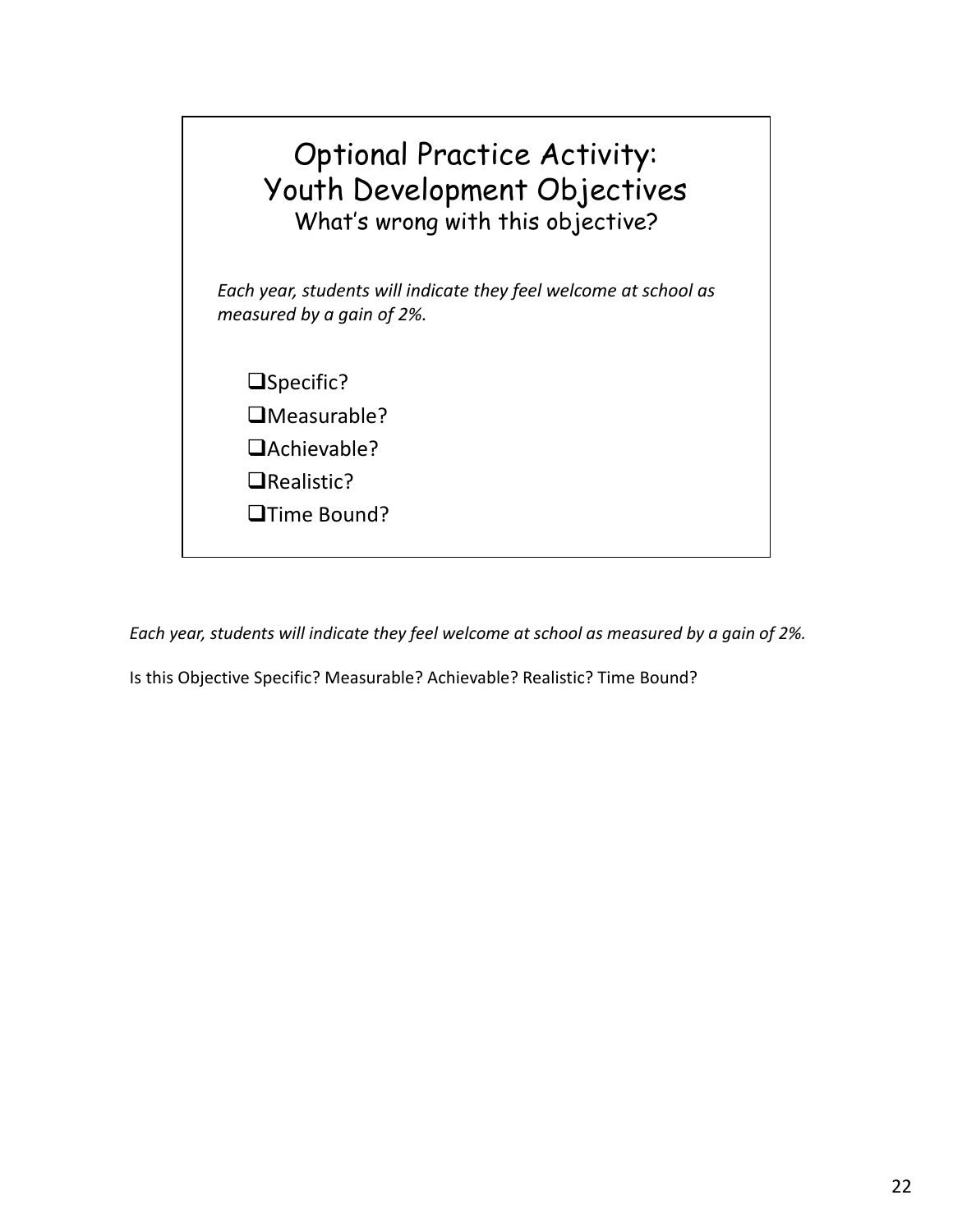

The objective needs to include Specifically who is targeted and needs to indicate the measurement tool. It also needs to be clear that it is Time Bound‐ as written, it looks like it is measuring one year compared to the next, which is not allowed with Arizona's 21<sup>st</sup> CCLC grant objectives.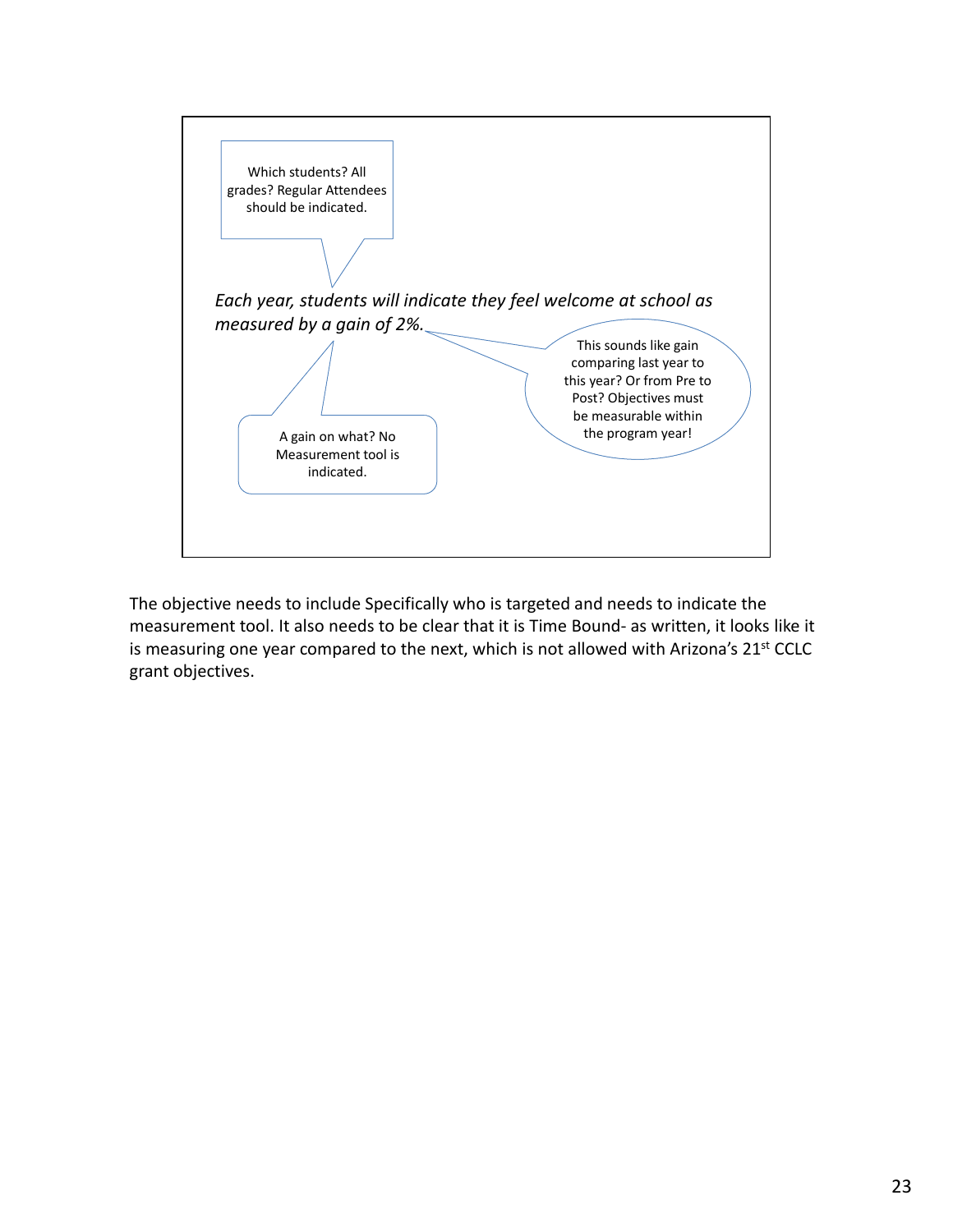## Stronger Objectives.

- A. Each year, 2% more 21<sup>st</sup> CCLC regular attendees will indicate that they feel welcome at school at the end of the year compared to the beginning of the year, as measured by pre and post student survey results.
- B. Comparing pre and post results each year, 2% more 21<sup>st</sup> CCLC regular attendees at the end of the year will indicate on the 21<sup>st</sup> CCLC student survey that they feel welcome at school than did at the beginning of the year.

This slide shows how the example of an objective provided on the previous 2 slides could be rewritten in various ways to make stronger objectives.

Both of the examples above are Time Bound, clarifying that the objective is measured within the school year. They both list the measurement tool as the student survey and they also both include that the survey will have pre and post data points. Both objectives indicate that they are referring to regular attendees, not just any students.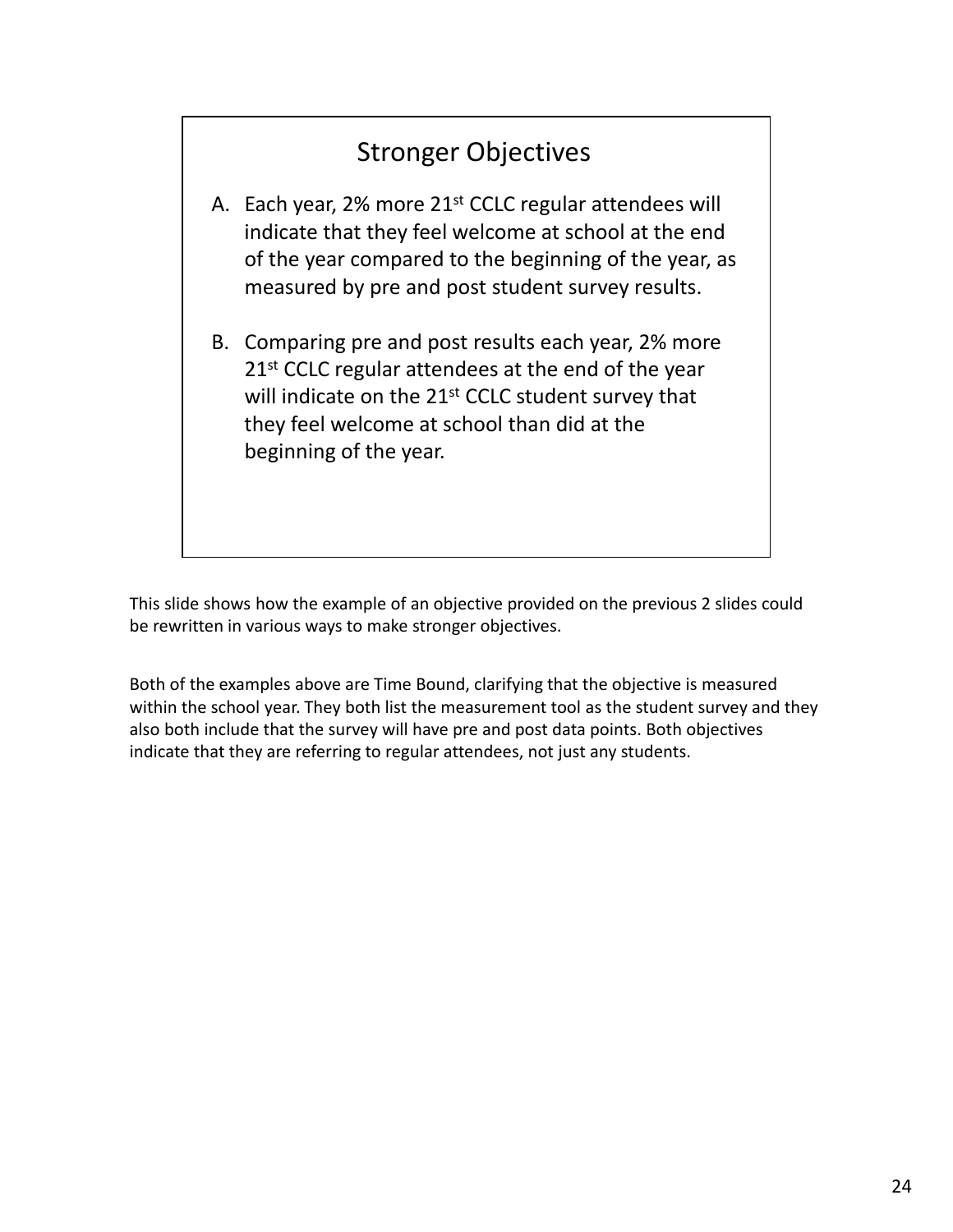

*Parents will know how to help their kids.*

Is this Objective Specific? Measurable? Achievable? Realistic? Time Bound? It is even an objective or is it more of a program goal?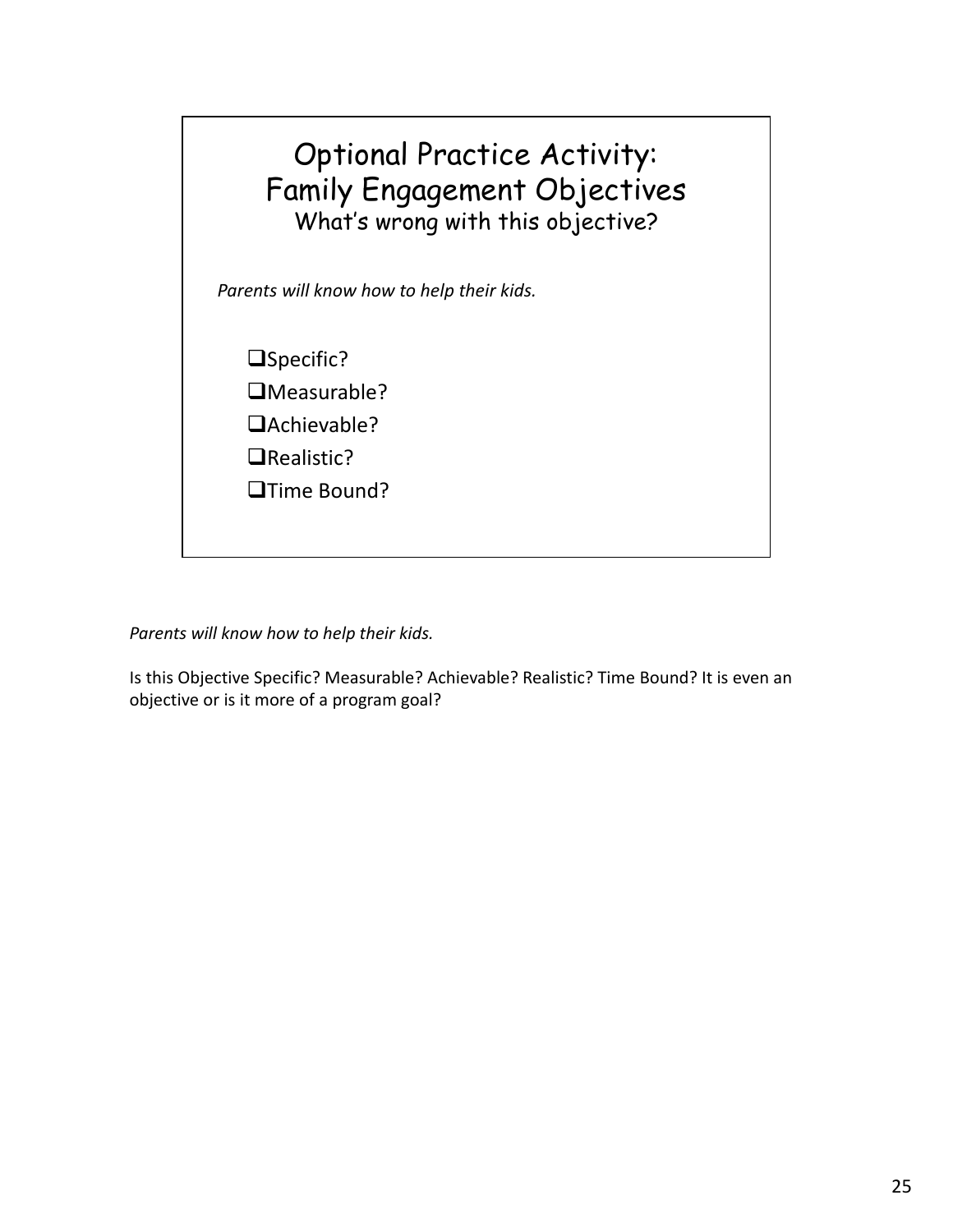

If this is truly an objective and not just an program goal, the biggest concern with the objective is that it is written as an outcome objective. It is designed to measure a outcome or result. In Arizona, 21<sup>st</sup> CCLC Family Engagement objectives need to be written as process objectives. Process objectives are concerned with the steps along the way. In the examples on the next slide, we will review some options for how to turn this into a process objective.

Additionally, this objective is not specific. It does not indicate which parents and it excludes other adult family members who may play a prominent role in the students' lives. The objective does not include a measurement tool or a timeline, nor does it specify the change expected from the program.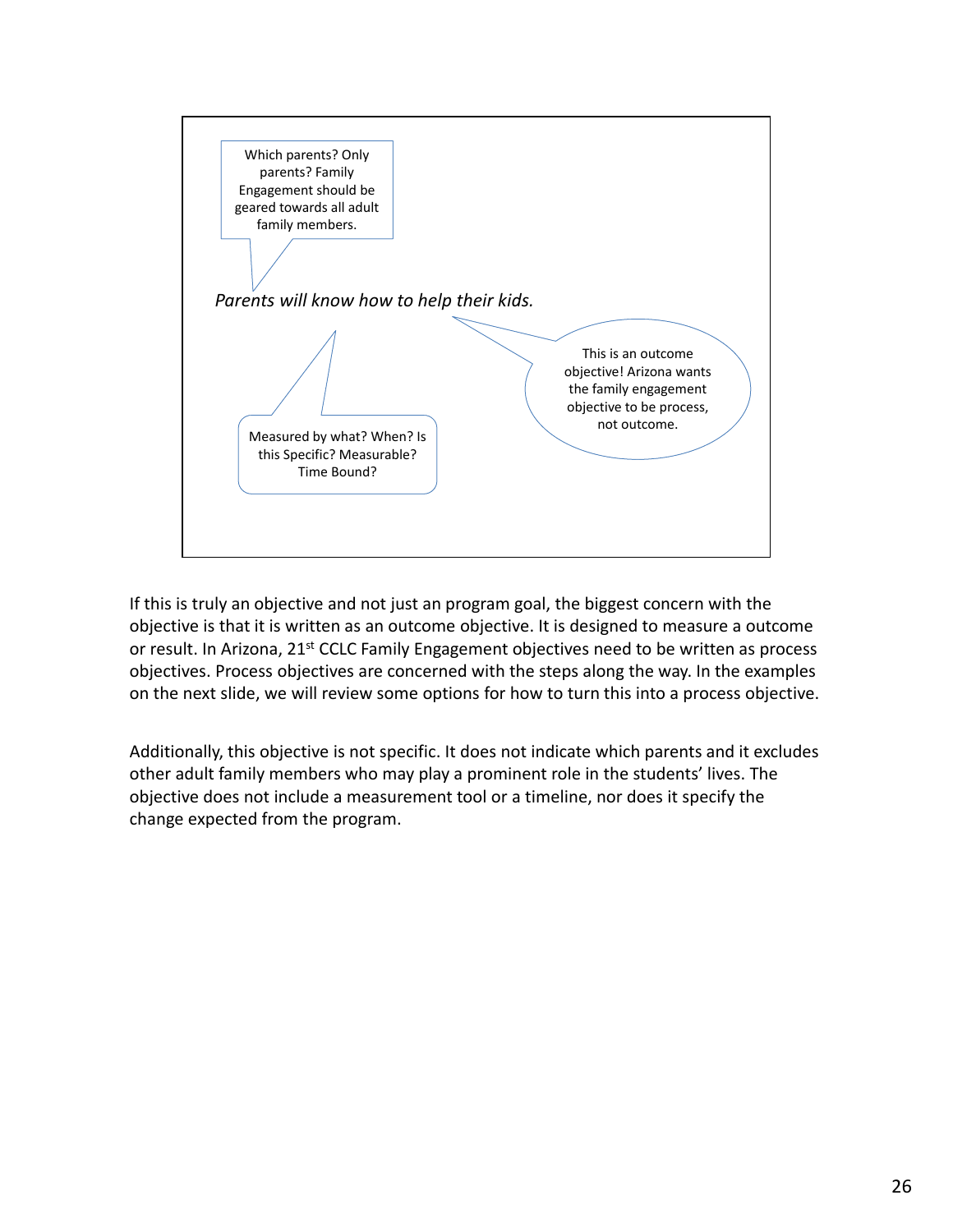## Stronger Objectives.

- A. Each year, 35% of adult family members of regularly attending students will attend at least 2 family engagement events geared towards teaching them how to support their students academically.
- B. Each year, the program will offer 4 or more academic events to adult family members of 21st CCLC regular attendees that focus on teaching how to help the students at home in the subject area(s) targeted.

Each example provided is an example of a SMART process objective for family engagement.

Example A gives a specific percentage of adult family members who will complete the task. It is achievable and realistic- not every family will be able to attend 2 or more events, so 35% is reasonable. Additionally, the focus of teaching the adult family members how to support their students gives direction to the events but also does not narrow the focus too much for this site, whose goal is to help adult family members help their students. Adding "each year" to this objective is a simple way to make it Time Bound.

Example B shifts the focus to the program itself, requiring the program to offer a specific number of events to their target audience. The objective also includes that the events need to have a specific focus: teaching the adult family members how to help their students while at home. This gives the site direction in which events it chooses, given that the original goal was that it wanted parents to be able to help their kids. The objective is realistic and achievable (4 events a year is common and it is not too far fetched, given the staff at the program) and includes a simple statement to make it Time Bound.